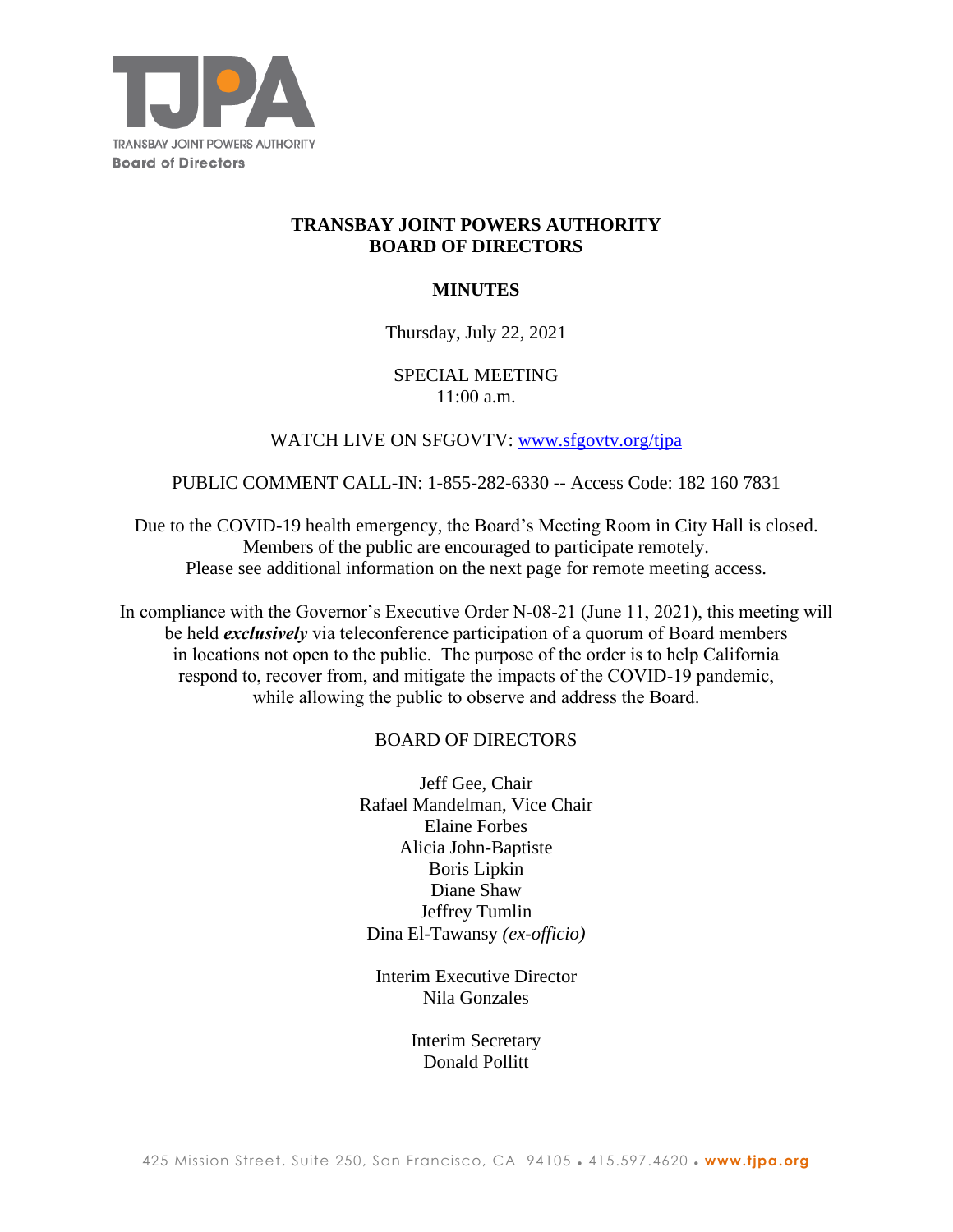## 11:00 – SPECIAL MEETING

### ORDER OF BUSINESS

### 1. Call to Order

Chair Gee called the meeting to order at 11:07 a.m.

### 2. Roll Call

Present: Dina El-Tawansy Elaine Forbes Alicia John-Baptiste Boris Lipkin Diane Shaw Jeffrey Tumlin Rafael Mandelman (*arrived during Item 5*) Jeff Gee

#### 3. Communications

Interim Secretary Pollitt provided instructions on the Public Call-in/Comment process.

4. Board of Director's New and Old Business

None.

- 5. Executive Director's Report
	- Project Labor Agreement Quarterly Update
	- Facility Operations Update

Interim Executive Director (ED) Gonzales thanked the Board for their support over the last year since her appointment in August 2020, noting the honor it has been to lead the TJPA in its efforts to continue Operations and advance the Downtown Rail Extension (DTX) project, during such unprecedented times. Since her appointment as Interim ED, she has established stability, transparency, collaboration, and integrity while working closely with the Board to bring greater visibility of the Salesforce Transit Center and continue the great progress and partnerships made to advance the DTX project. Additionally, in her tenure as Interim ED, the TJPA has delivered on a number of significant matters and she noted that she looks forward to continuing to advance the Transbay Program; however, due to personal health reasons, she has decided not to pursue the permanent ED position. She noted that she will continue to lead the TJPA as the Interim ED until a permanent ED is hired and that she is engaged with the TJPA Board of Directors' search to fill the ED position. She noted she would ensure a smooth onboarding of a new ED and continue to provide stability while remaining in her role as TJPA Chief of Staff.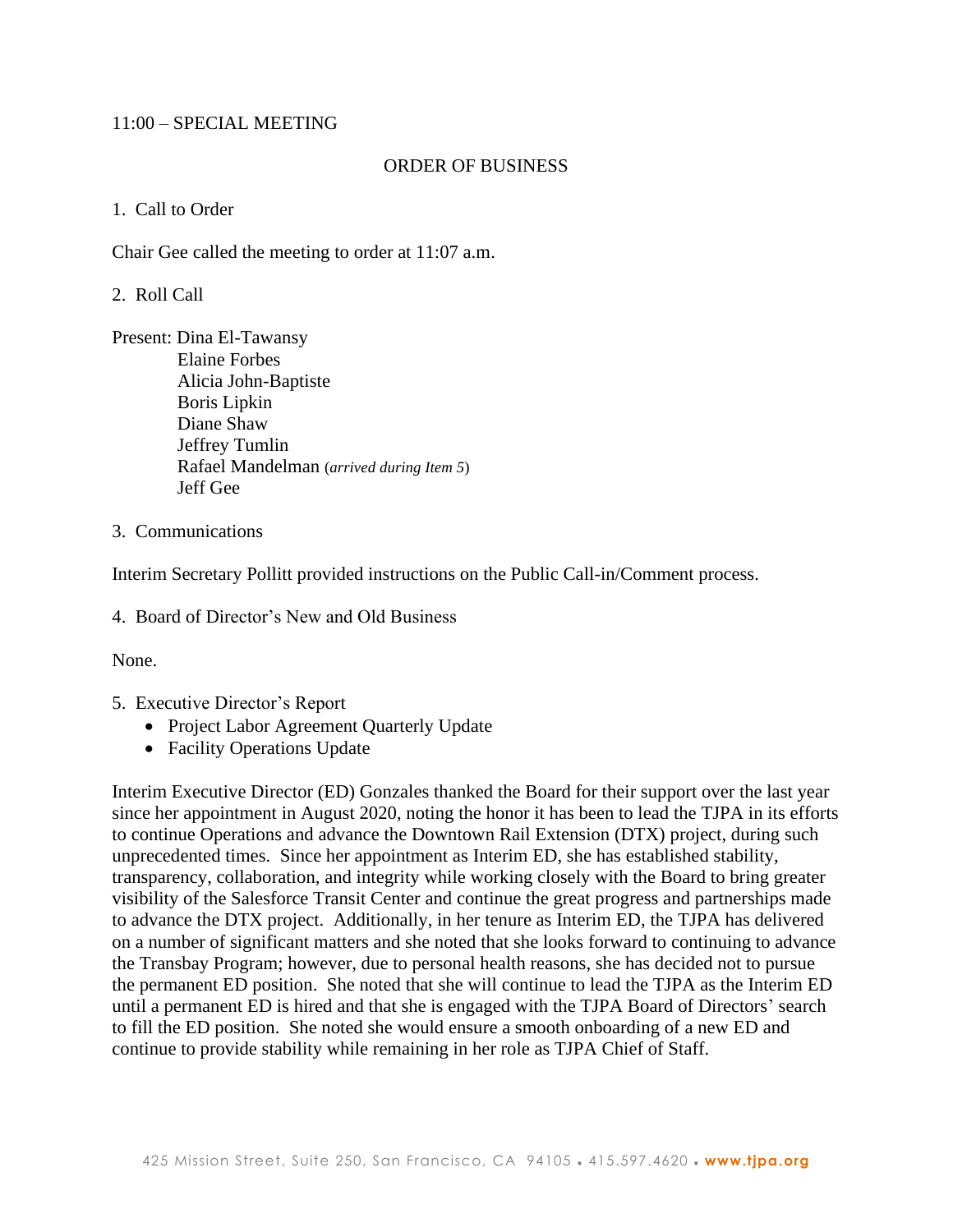Since the reopening of the State and City on June 15, she reported that the TJPA opened its office to the public and noted the Transit Center, in partnership with its transit operators, continues to provide transit services. Per the requirement of the Transportation Security Administration, the TJPA requires masks to be worn at the Transit Center, except on the rooftop park. The TJPA continues to track the City's response to other COVID-19 variants and asks riders to remain vigilant regarding masking.

Regarding Salesforce Transit Center, Interim ED Gonzales highlighted the addition of two new Park programming activities in July, which includes Zumba on Thursdays and live music on Fridays. Park attendance continues to increase and, in response, more tables and chairs have been added to the Main Plaza. The TJPA continues to actively invite the public to attend the free activities currently being offered. Regarding Wayfinding, she noted the TJPA continues to coordinate with its transit operators, San Francisco Municipal Transportation Agency (SFMTA) and AC Transit, on the Transit Center's Wayfinding program by looking at both short-term and long-term solutions to enhance the transit rider experience. Interim ED Gonzales also thanked the Metropolitan Transportation Commission (MTC) for their continued support of the Transbay Program, as well as their planned allocation of \$1.8 million for Transit Center operations in Federal Transit Administration (FTA) American Rescue Plan Act funds.

Regarding TJPA's legislative efforts, Interim ED Gonzales reported that the TJPA continues to track potential funding opportunities as it relates to the Transbay Program by working with its federal and state advocates to identify and take advantage of any opportunities. Last May, the TJPA submitted a community funding request to Senator Padilla's office for \$1 million to support TJPA's Wayfinding program and noted that Senator Padilla has advanced the TJPA's request in his budget appropriation request. The TJPA continues to await the issuance of the Notice of Funding Opportunity (NOFO) from the Federal Railroad Administration for the Consolidated Rail Infrastructure and Safety Improvements (CRISI) competitive grant process, and once issued, the TJPA will seek support for its application from the congressional delegation. The TJPA also continues to track the progress of the State's budget process and remains optimistic that the funding requests for operational enhancements for the Transit Center and/or funding for the DTX project are included in the transportation budget bill in discussion by California Governor Newsom and legislature. In addition to direct funding for DTX, the TJPA has also asked for direct funding to the Transit and Intercity Rail Capital Program, administered by the California State Transportation Agency (CalSTA), where the TJPA could be eligible to access those funds.

Regarding DTX, the TJPA continues to advance important details of the project, which includes the Project Development funding plan, by working collaboratively with the City and County of San Francisco Office of Public Finance and the San Francisco County Transportation Authority (SFCTA) for the TJPA's Community Facilities District (CFD) Series 2021 bond issuance request. The bond issuance request will be introduced to the Board of Supervisors (BOS) on July 27 and referred to the Budget and Finance Committee for their consideration in September. Interim ED Gonzales reported that when the TJPA requests entry into the FTA's Project Development this October, the TJPA will need to demonstrate that it has \$30 million in committed funds necessary to complete the Project Development work and noted more information will be presented later in the meeting under Item 10. Interim ED Gonzales also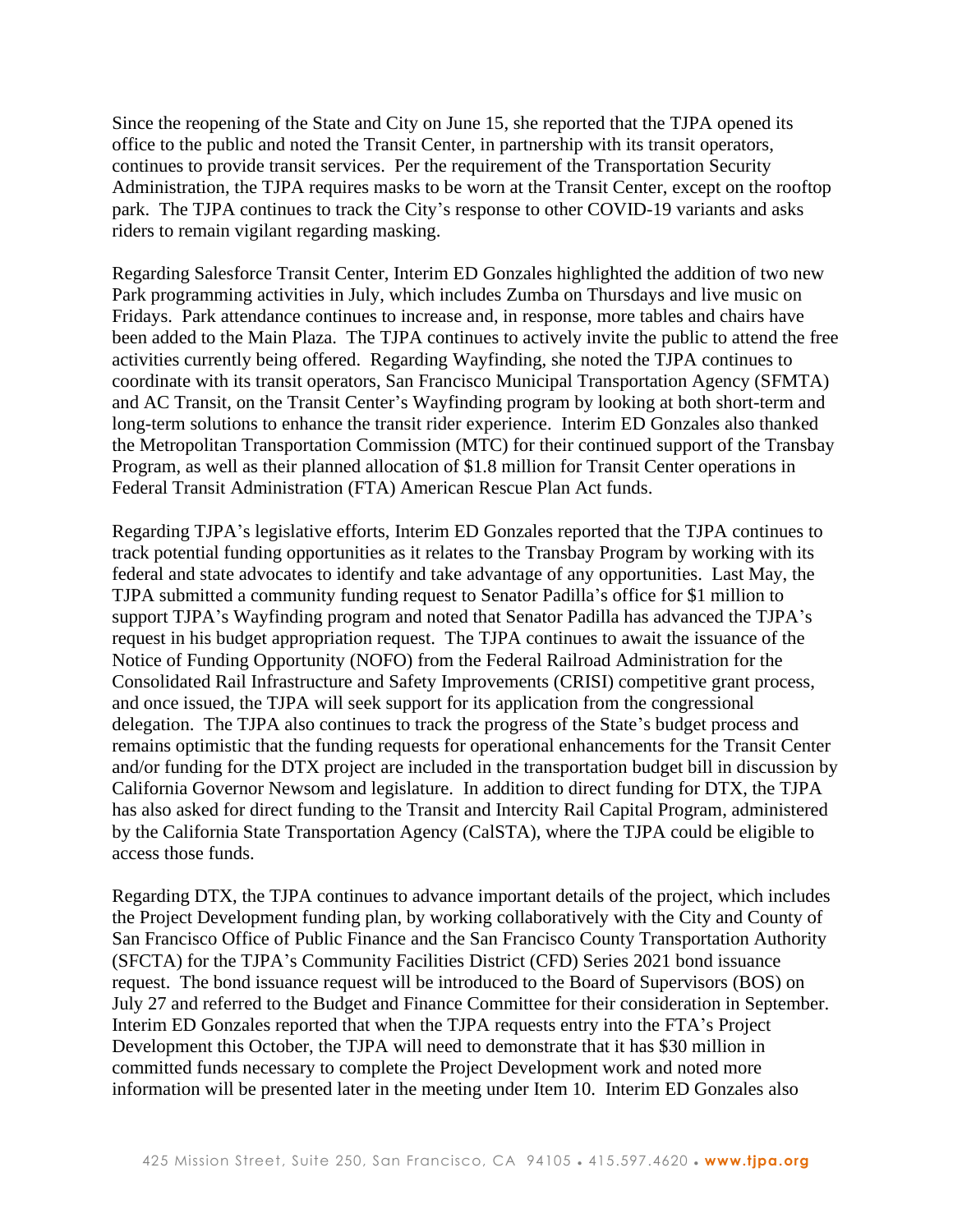reported the successful completion of additional utility borings in June and July, which confirmed the location of utilities and, most importantly, discovered utilities that were not originally mapped. The TJPA will commence outreach to utilities with Notices of Intent (NOI) in the coming weeks, stating that the purpose of the NOIs will be to establish formal communication, confirm ownership, and begin discussions on how to handle temporary and permanent relocations.

Interim ED Gonzales concluded her report by noting the second quarter 2021 Project Labor Agreement (PLA) report was included in the Board packet. She stated that the PLA has been mutually applied to Tenant Improvement construction and is already approved to be implemented during the upcoming construction for DTX/Phase 2 of the Transbay Program. Additionally, she reported that Citizens Advisory Committee member, Dan Bell, advised that he is resigning from the CAC as he is relocating out of the area. Interim ED Gonzales thanked CAC Member Bell for serving in the bicycle advocate seat and noted that the TJPA has initiated the process to fill the vacancy to recommend a member for the Board's consideration. Regarding in-person meetings, she advised that the State updated the Executive Order that allows for exclusive teleconferences of public meetings under the Brown Act to end on September 30, 2021. The TJPA awaits further instructions from City Hall on when in-person meetings will resume and noted an update will be provided once confirmed.

John Updike, TJPA Facility Director, presented the Facility Operations Update.

## Public Comment:

Jim Patrick expressed concern regarding the public receiving misinformation relating to tenant occupancy at the Transit Center and suggested that the Board rethinks leasing the first floor in an effort to provide different opportunities for the public. He also expressed concern regarding the Transit Center's Wayfinding, stating that visitors have difficulty navigating the facility.

6. Citizens Advisory Committee (CAC) Update

Derrick Holt, TJPA CAC Chair, reported the CAC had a productive meeting on July 13, and welcomed Alfonso Rodriguez, the new DTX Project Director. He applauded the efforts made by TJPA's Executive team as they continue to seek financial support for the Transit Center and DTX project.

He also reported that CAC members are excited to see an increase in park activities at the Transit Center and appreciate the TJPA's effort to enhance its Wayfinding program. He also noted the CAC voiced its appreciation for the TJPA's previous partnering with the San Francisco Arts Commission to highlight and display the artwork of local artists at the Transit Center.

He concluded his report by noting that the CAC appreciated the presentation on the DTX Phasing Study and the presentation on the Crossing at East Cut's Interim Activation Plan for the former Temporary Terminal.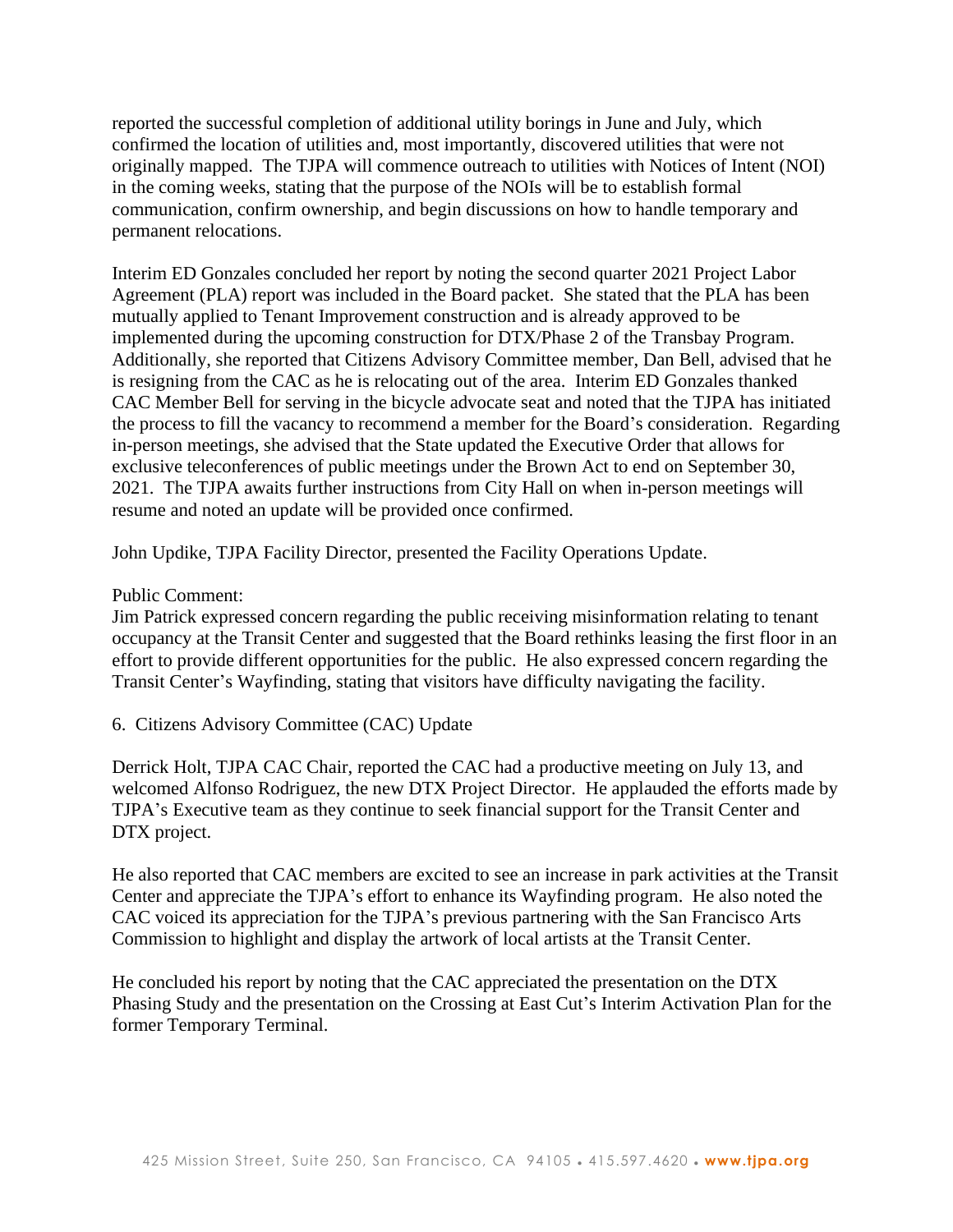Public Comment:

Roland Lebrun referenced CalSTA's Wayfinding programming for the visually impaired and suggested the TJPA invite CalSTA to present its Wayfinding to the Board and CAC members.

# 7. Public Comment

Members of the public may address the Authority on matters that are within the Authority's jurisdiction and are not on today's calendar.

Roland Lebrun expressed concern regarding Director Lipkin's motion at the July 16 ESC meeting as it relates to the intended use of the Integrated Program Management Team's recommended Scope of Work for the Through Running Operations Analysis.

THE FOLLOWING MATTERS BEFORE THE TRANSBAY JOINT POWERS AUTHORITY ARE RECOMMENDED FOR ACTION AS STATED BY THE INTERIM EXECUTIVE DIRECTOR OR THE CHAIR.

# SPECIAL CALENDAR

8. Authorizing the Interim Executive Director to execute a third amendment to the Block 4 Option Agreement by and among the Successor Agency to the Redevelopment Agency of the City and County of San Francisco (Office of Community Investment and Infrastructure) and F4 Transbay Partners to further extend the time for exercising the option to allow for negotiations on a disposition and development agreement.

Deborah Miller, TJPA Legal Counsel, presented the item.

Director Forbes referenced the financial analysis conducted on the item, noting that affordable housing is down nine percent and land value is down \$45 million, and asked if those were accurate numbers. Ms. Miller stated that those are the numbers reflected in the latest proposal from F4 Transbay Partners; however, she emphasized that the proposal has not yet been accepted by the Office of Community Investment and Infrastructure or TJPA.

No public comment.

## RESOLUTION 21-022

On the motion to approve:

ADOPTED: AYES – Forbes, John-Baptiste, Lipkin, Shaw, Tumlin, Mandelman and Gee

9. Approving the Minutes of the June 10, 2021 meeting.

No public comment.

On the motion to approve:

ADOPTED: AYES – Forbes, John-Baptiste, Lipkin, Shaw, Tumlin, Mandelman and Gee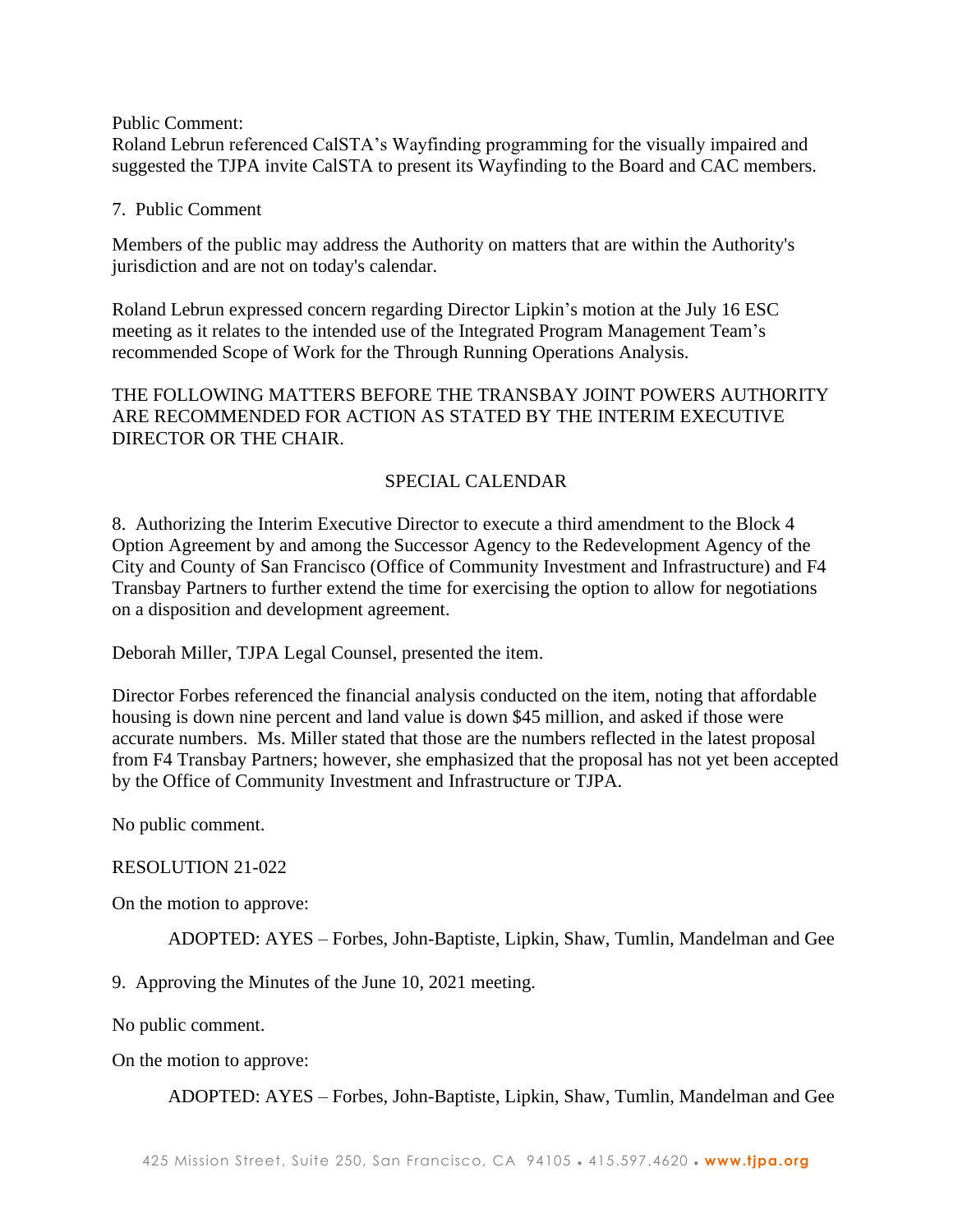### 10. Update of Project Development Funding Plan for the Downtown Rail Extension project.

Alfonso Rodriguez, DTX Project Director, introduced the item and Jesse Koehler, SFCTA Rail Program Manager, presented the item.

Vice Chair Mandelman expressed concern regarding the lack of regional funding commitments for the DTX project. At the request of Chair Gee, Interim ED Gonzales clarified that the presentation is a status update to provide the progress to date regarding regional funding discussions for the DTX project and conversations are ongoing. She further stated that as the funding conversations commenced in Spring of this year, the partners had already established their budgets for the current fiscal year; however, she emphasized that there is commitment from regional partners and the team is working to solidify those commitments. Chair Gee referenced Regional Measure (RM) 3 funds being unavailable at the moment and asked if there was an order of magnitude on the amount of what could be made available if litigation did not exist. Interim ED Gonzales stated that MTC has committed expediting funds to the DTX project upon resolution of the litigation, noting the funds provided would be substantial to advance the DTX project forward. Director John-Baptiste stated she understands the \$30 million required for entry into FTA's New Starts program and asked what the timeline is for securing the additional \$20 million. She also referenced understanding the issues related to the California High Speed Rail Authority's funding and RM3 litigation and asked if staff has a backup strategy if either of those two options result in unfavorable outcomes. Regarding the first question and the subsequent \$20 million needed in the Engineering phase, Mr. Koehler stated that those activities will start late next fiscal year, in about 18 months from now. He also stated that one of the issues is trying to advance the demonstration of intent to that phase in concert with the local approvals associated with the first \$30 million to ensure there is confidence in the broader funding plan. Regarding Director John-Baptiste's second question, Mr. Koehler stated that another major activity under the rubric of the DTX funding plan would be a review of the entire multibillion dollar funding plan, which addresses what happens in the event of unfavorable outcomes and noted the project team looks forward to bringing that to the Board for input and guidance in the coming months. Director John-Baptiste inquired about the specific deadline of when commitments need to be firm to keep the project on track and Mr. Koehler replied that the immediate timeline is the BOS approval of the CFD bond issuance that is required in September for the \$30 million that is needed to enter the FTA New Starts program; however, he noted the BOS approval is being contemplated based on the regional commitment of the \$20 million that is needed for the Engineering phase.

#### Public Comment:

Roland Lebrun suggested the TJPA continue its funding talks with the private sector and provide more cost-effective solutions, with the whole project not only the DTX project.

Peter Strauss emphasized the regional significance of the DTX project and encouraged transit partners to commit the necessary funds needed to advance the DTX project forward.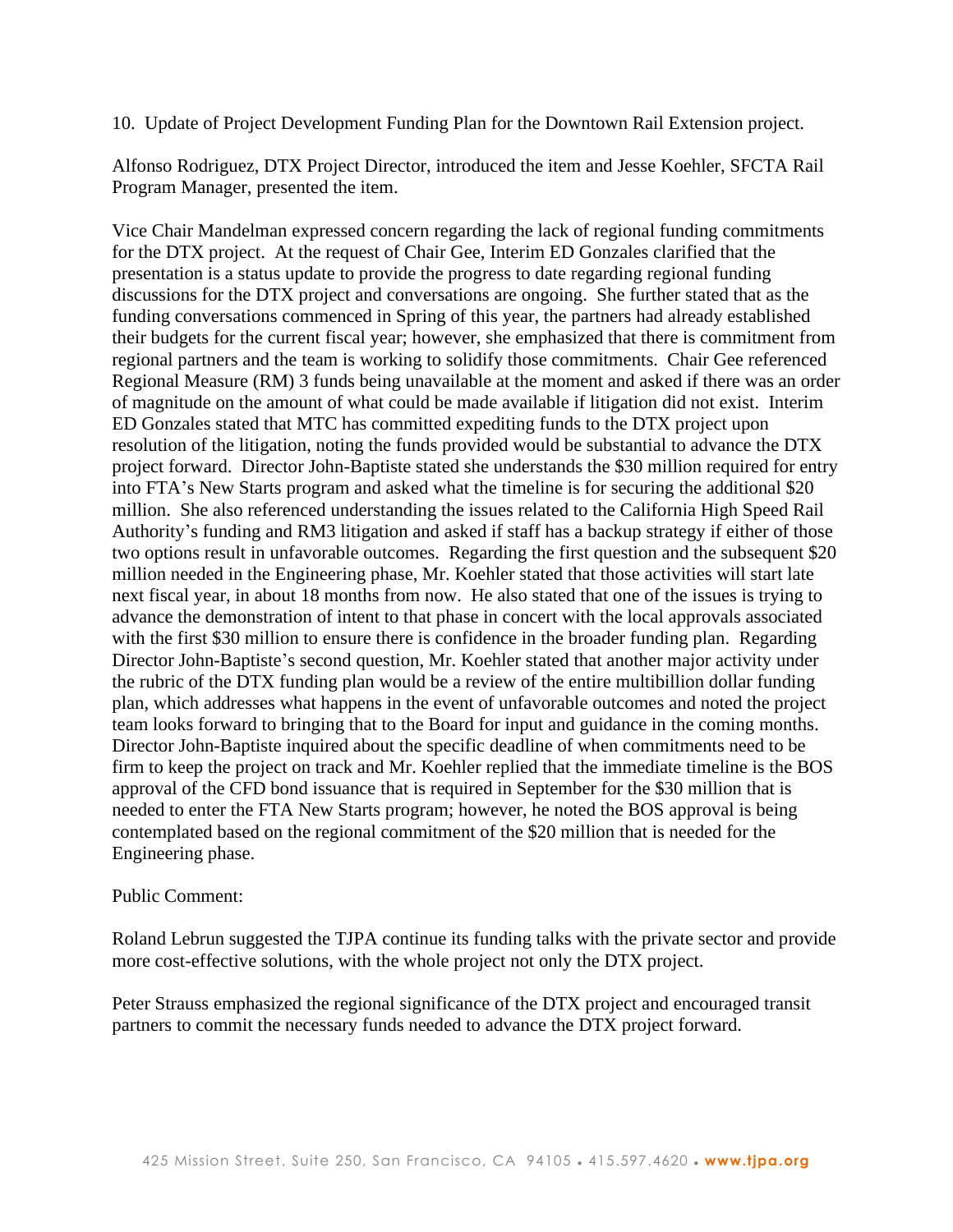Gwendolyn Litvak voiced her support for the DTX project in its efforts to secure funding, noting its regional significance and expressed concern regarding major environmental setbacks due to lack of funding.

Jim Patrick echoed comments made by a previous caller, Roland Lebrun, and suggested the TJPA consider funding talks with the private sector.

# RECESS SPECIAL MEETING AND CONVENE CLOSED SESSION

There was no member of the public who indicated that they would like to comment on the items scheduled for discussion in closed session.

## CLOSED SESSION

11. Call to Order

Chair Gee called the Closed Session to order at 12:03 p.m.

12. Roll Call

Present: Dina El-Tawansy Elaine Forbes Alicia John-Baptiste Boris Lipkin Diane Shaw Jeffrey Tumlin Rafael Mandelman Jeff Gee

13. PUBLIC EMPLOYEE APPOINTMENT/EMPLOYMENT (Government Code section 54957(b))

Interviews and deliberation regarding candidates for appointment Title: Executive Director

14. CONFERENCE WITH LABOR NEGOTIATORS (Government Code section 54957.6)

Agency designated representatives: Board committee members Chair Gee, Vice-Chair Mandelman, and Director Shaw; Pam Derby (CPS HR Consulting); Nila Gonzales; Deborah Miller (legal counsel)

Unrepresented employee: Executive Director